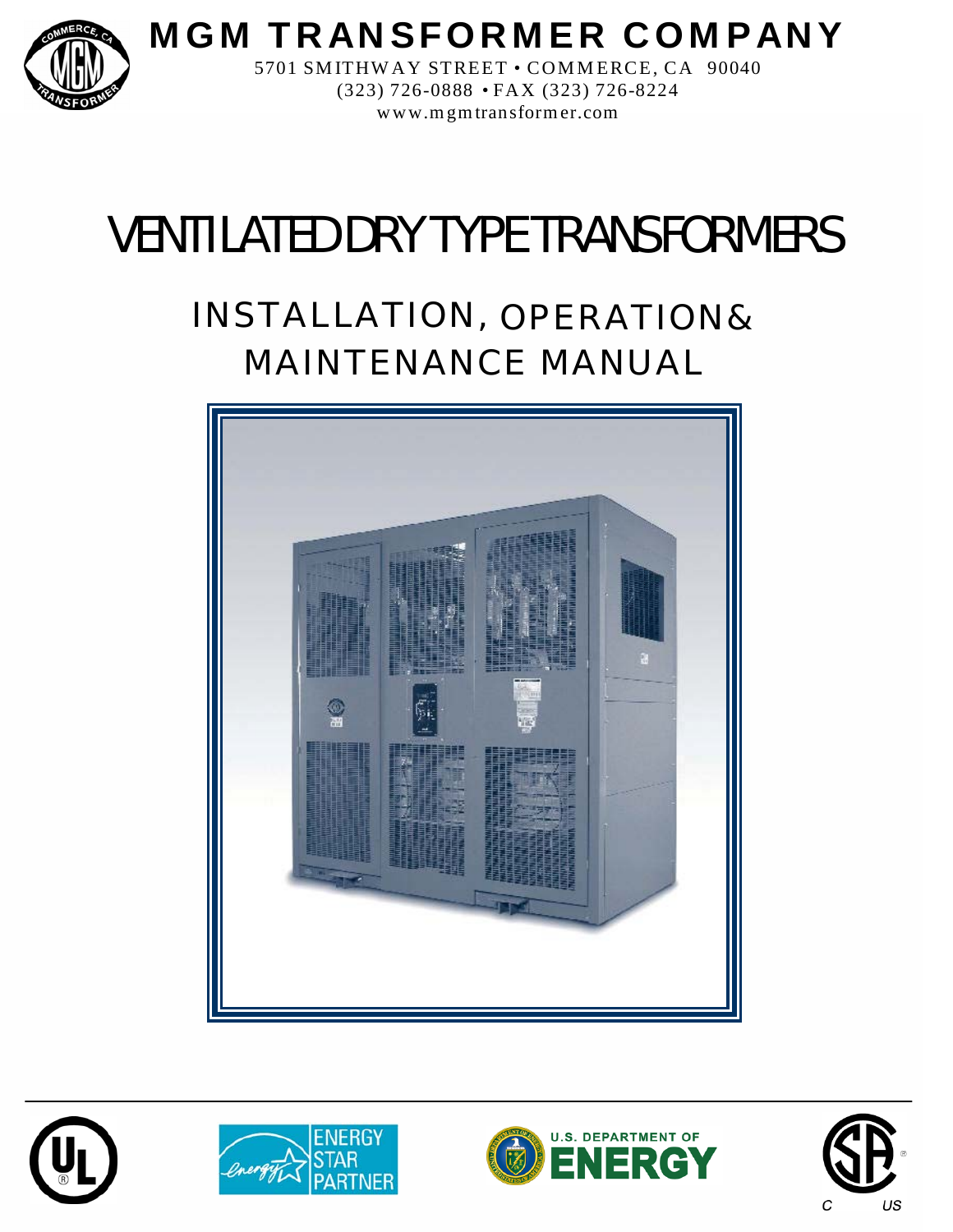

*MGM Transformer Company*

### **INSTRUCTIONS**

Ventilated Dry Type Transformers

#### **SAFETY INFORMATION IMPORTANT - READ CAREFULLY**

RESULT IN SEVERE INJURY, DEATH, OR PROPERTY JUDGMENT, AS THEY MAY BE APPLIED TO THIS TYPE DAMAGE.

**CAUTION** - THE EQUIPMENT COVERED BY THESE INSTRUCTIONS SHOULD BE INSTALLED, OPERATED, AND SERVICED ONLY BY COMPETENT TECHNICIANS FAMILIAR **DANGER - HAZARD OF ELECTRICAL SHOCK OR BURN**. DE-WITH GOOD SAFETY PRACTICES. THESE INSTRUCTIONS ARE WRITTEN FOR SUCH PERSONNEL AND ARE NOT INTENDED AS A SUBSTITUTE FOR ADEQUATE TRAINING AND EXPERIENCE IN SAFE PROCEDURES FOR THIS TYPE OF EQUIPMENT.

THESE INSTRUCTIONS DO NOT PURPORT TO COVER ALL DETAILS OR VARIATIONS IN EQUIPMENT NOR TO PROVIDE FOR EVERY POSSIBLE CONTINGENCY TO BE MET IN CONNECTION WITH INSTALLATION, OPERATION OR MAINTENANCE. SHOULD FURTHER INFORMATION BE DESIRED OR SHOULD PARTICULAR PROBLEMS ARISE WHICH ARE NOT COVERED SUFFICIENTLY FOR THE PURCHASER'S PURPOSES, THE MATTER SHOULD BE REFERRED TO THE NEAREST SALES OFFICE ENERGIZING. OF THE MGM TRANSFORMER COMPANY.

**WARNING** - READ ALL INSTRUCTIONS CAREFULLY BEFORE ALL APPLICABLE SAFETY PRACTICES INCLUDING, BUT NOT ATTEMPTING TO HANDLE, INSTALL, USE OR SERVICE THIS LIMITED TO, OSHA, NFPA, ANSI, REGIONAL AND LOCAL EQUIPMENT. FAILURE TO FOLLOW INSTRUCTIONS COULD SAFETY CODES, SAFE WORKING PRACTICES AND GOOD OF EQUIPMENT MUST BE USED AND OBSERVED BY ALL PERSONNEL WHEN INSTALLING, OPERATING AND MAINTAINING THIS EQUIPMENT.

> ENERGIZE, LOCK OUT AND PROPERLY GROUND ALL CIRCUITS SUPPLYING POWER TO THE TRANSFORMER AND IT'S ACCESSORIES BEFORE REMOVING ANY CASE PANELS OR COVERS AND WORKING INSIDE. FAILURE TO DE-ENERGIZE THE TRANSFORMER AND IT'S ACCESSORIES BEFORE REMOVING THE CASE PANELS OR COVERS COULD RESULT IN SEVERE INJURY, DEATH, OR PROPERTY DAMAGE.

DO NOT MAKE ANY CONNECTIONS THAT ARE NOT AUTHORIZED BY THE NAMEPLATE OR CONNECTION DIAGRAMS.

TRANSFORMER MUST BE PROPERLY GROUNDED BEFORE

#### **INTRODUCTION**

This instruction manual details information about installing, operating, and maintaining ventilated dry type transformers. Each transformer has its own specification and unique construction features. These features are detailed in the transformer outline and nameplate drawings.

This instruction bulletin is not an application guide for the ventilated dry type transformers or a substitute for adequate training in safe working procedures for this and related electrical equipment. Installation of this electrical equipment may require special licenses or training. Consult applicable national, industry, and local codes for specific requirements. The successful operation of any transformer depends on various factors such as installation, loading, service conditions, and maintenance. Electrical systems in which transformers, along with vacuum or SF6 circuit breakers, are used are capable of high frequency over voltages which will not be suppressed by lightning arresters. These medium voltage systems may require a detailed, high frequency over voltage system analysis and/or the addition of high frequency over voltage protection. The transformer should be installed in conditions as specified in ANSI/IEEE Section C57.12.01 Usual Service Conditions, unless the transformer is designed specifically for operation in conditions other than the usual service conditions.

NOTE: If additional information is needed that this instruction manual does not cover, visit us on the web at [www.mgmtransformer.com](http://www.mgmtransformer.com/) or call the Company Sales Office.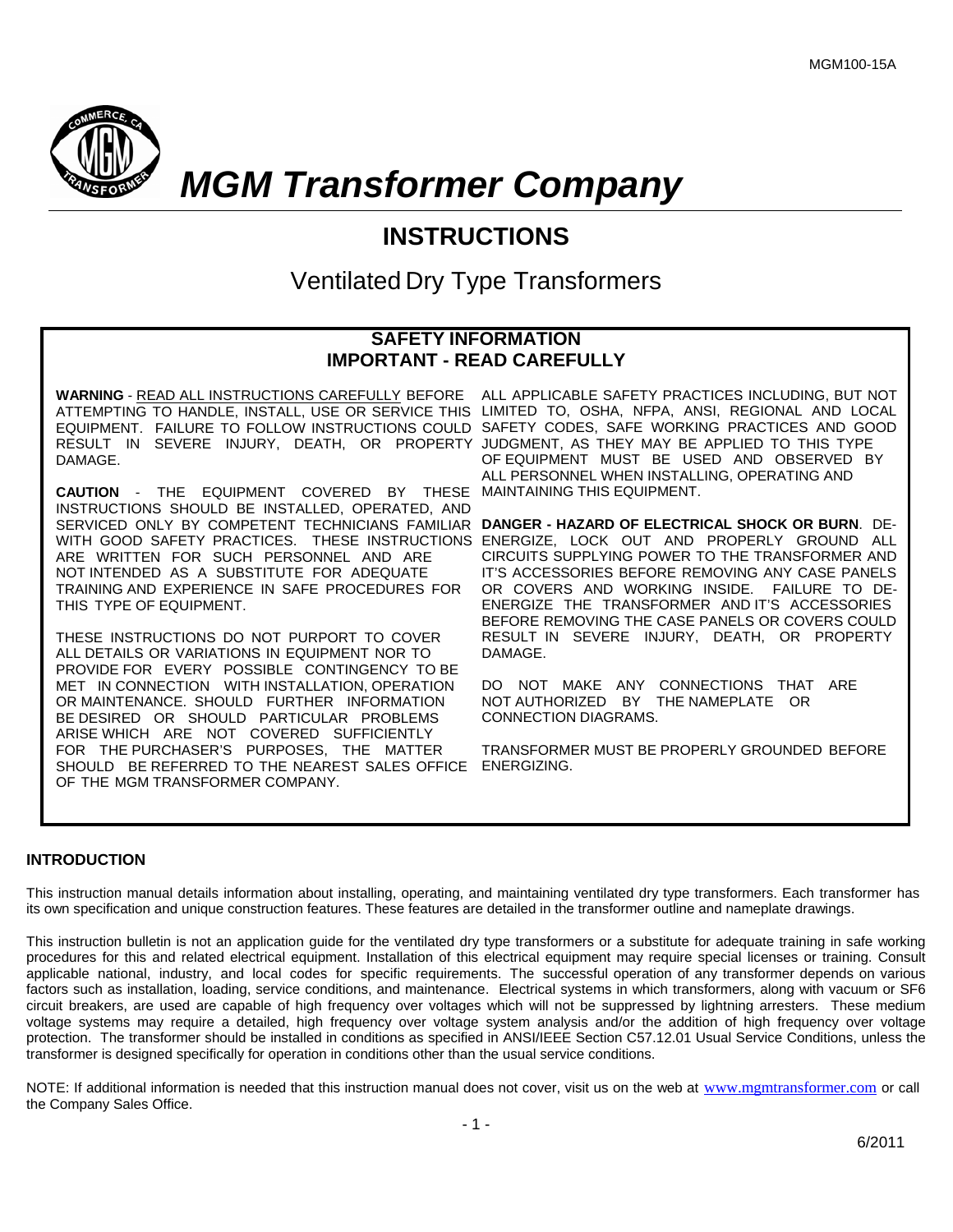#### **RECEIVING**

Upon receipt of the transformer, inspect as follows:

- 1. Review the shipping papers to ensure the shipment is complete. **List any noticeable damage on the receiving papers, file a claim with the carrier at once, and notify the nearest transformer representative.**
- 2. Inspect the transformer for any obvious external damage that may have occurred during shipment, including any evidence that water or other contaminants have entered the transformer during transit. The transformer should arrive from the factory covered by a tarp. An internal inspection of the enclosure is not usually required unless possible external damage has been observed. If an internal inspection is required, carefully inspect the leads, bolted mechanical and electrical joints, the core and coils, and accessory equipment such as fans, controls, heater strips, control power transformers, or current transformers.
- 3. Tighten any parts, which may have worked loose during shipment.
- 4. Accumulated dirt or dust should be wiped off inside and outside surfaces and any visible dirt or dust on the windings or in the air ducts should be removed as explained under "Maintenance".
- 5. Remove shipping braces from the unit. (Shipping braces will be tagged to indicate they are for shipping only)
- 6. Do not leave the installation manual or any other foreign objects inside transformer enclosure.

#### **HANDLING**

The transformer case and base are designed to allow the unit to be moved by lifting, skidding, or jacking.

NOTE: In the event the transformer is supplied with Super Waffle pads and/or springs and snubber plates please refer to our separate instructions ESP-660 & ESP-661 respectively.

- 1. Lifting can be accomplished by the following means:
	- a) The preferable method for moving the complete transformer assembly is by forklift truck under the base assembly.
	- b) To lift the entire transformer using jack pads, add properly sized eye bolts to the jack pads and lift vertically using four cables. Each cable angle with respect to the vertical must not exceed 30°. If this limit cannot be met or if there is danger of damaging the transformer during lifting, suitable spreader bars should be used. Check to make sure no cables are putting pressure on the transformer panels.

Note: If the transformer has an outdoor enclosure, then it is advisable to remove the front and back panels to avoid eye bolts hitting the louvers.

- c) To lift the entire transformer from overhead, remove the top cover and use the lifting eyes or lugs provided on the top of the core and coil structure. Lift vertically using four cables. Each cable angle with respect to the vertical must not exceed 30°. If this limit cannot be met or if there is danger of damaging the transformer during lifting, suitable spreader bars should be used. Check to make sure no cables are putting pressure on the termination bus.
- d) To remove the core and coil assembly from the case, remove the bolts holding the core and coil assembly to the base assembly. Remove any other case panels or

 parts that will prevent the core and coil assembly from being removed from the case. All high voltage and low voltage line connections must be removed and any accessory wiring disconnected. If a winding temperature indicator or electronic temperature monitor is present, the temperature sensing bulbs must be removed from the tubular wells on the transformer coils. Raise the core and coil assembly about 12 inches from the base. Use a forklift under the core and coil assembly to move it out through the front or rear opening of the case. The unit can be moved in either direction by using rollers under the base.

- 2. Pulling eyes are incorporated in the bolted on jacking pads for use when skidding as well as when using rollers on horizontal surfaces.
- 3. The unit can be jacked under the jacking pads located on the front and back of the unit.
- 4. The transformer, complete with its enclosure, may be moved without disturbing high voltage and low voltage equipment. To do this, open the high voltage and low voltage bolted line connections, remove all the bolts that attach the high voltage and low voltage equipment enclosures to the transformer enclosure, remove external ground connections to the transformer ground pads, and remove any conduit connections. With all these connections open it will be possible to move the transformer in a direction at 90° with respect to the long axis of the substation.

#### **VIBRATION ISOLATION PADS**

Rubber vibration isolation pads are an integral part of the transformer and are placed between the core and coil assembly and the transformer base to minimize vibration and noise. The bolts used to secure the pads are over tightened at the factory to reduce possibility of damage during shipping. Before operating transformer, each bolt securing the vibration pads should be loosened one full turn to reduce transformer noise during operation.

NOTE: IN SEISMIC 4 LOCATIONS IT IS BEST TO KEEP THIS BOLT FULLY TIGHTENED.

#### **STORING**

If storage becomes necessary, the transformer should be placed in a clean, dry room in which a uniform temperature is maintained. Air circulation through the transformer enclosure should be permitted. The relative humidity to which the insulating materials are exposed should be kept as low as practical. The floor on which the transformer is stored should be impervious to the upward migration of water vapor. Precautions should be taken to guard against entrance of water from any source such as roof leaks, broken water or steam lines, windows, etc.

Electric resistance heaters should be used inside the enclosure in cases where the relative humidity during storage is either high or unknown. These heaters should be located under the windings on both sides of the core. If heaters are used, air circulation through the enclosure must be permitted. Generic furnace filters may be mounted temporarily over the inlet and ventilation openings to minimize dust accumulation within the enclosure. These filters must be removed before the transformer is put in service. Before placing the unit in service, check for dryness as outlined under "Operation".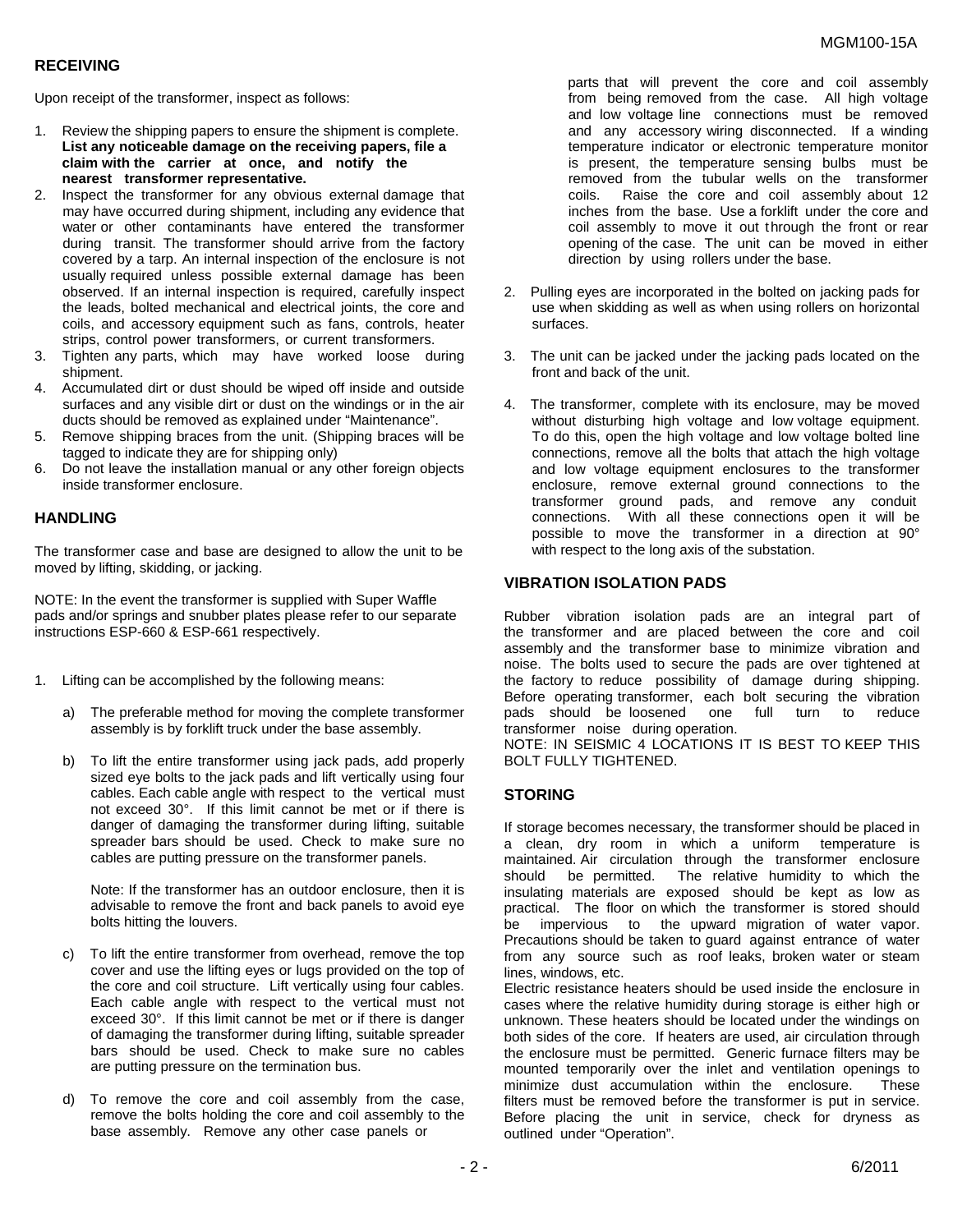This transformer is to be installed in such a manner and location as to minimize the hazards to all those who have access to it.

#### SURGE PROTECTION

The successful operation of any transformer depends on various factors such as installation, loading, service conditions, and maintenance. Electrical systems in which transformers, along with vacuum or SF circuit breakers, are used are capable of high frequency over voltages which will not be suppressed by lightning arresters. These medium voltage systems may require a detailed, high frequency over voltage system analysis and/or the addition of high frequency over voltage protection. The transformer should be installed in conditions as specified in ANSI/IEEE Section C57.12.01 Usual Service Conditions, unless the transformer is designed specifically for operation in conditions other than the usual service conditions.

#### INDOOR (CATEGORY C)

Follow all local and national codes when locating the transformer. Make sure the ventilated openings, on the top and bottom of the enclosure, are clear. The transformer must have proper clearances from walls or other obstructions to allow circulation of air through and around each unit (refer to nameplate for specific clearances).

For indoor installations, consult local and national codes to ensure all applicable requirements are satisfied. If the transformer is located near combustible materials, make sure the transformer meets or exceeds the minimum clearances as required by the National Electrical Code® (NEC) or other applicable local codes.

Locate the transformer on a level foundation strong enough to support the weight of the transformer, preferably of reinforced concrete. MGM recommends that you do not place the transformer directly on an earthen surface. Ensure the foundation has adequate drainage. Seismic regulations may require that the transformer be anchored to the pad or foundation.

#### *RESTRICTING ACCESS*

Ventilated dry type transformers are not designed or constructed to be tamperproof. Install the transformer in an area that is secure and that only allows access to qualified personnel.

#### OUTDOOR (CATEGORY B)

For outdoor installations, consult local and national codes to ensure all applicable requirements are satisfied. If the transformer is located near combustible materials, make sure the transformer meets or exceeds the minimum clearances as required by the NEC or other applicable local codes. The transformer must have proper clearances from walls or other obstructions to allow circulation of air through and around each unit (refer to nameplate for specific clearances). Ventilated outdoor substation transformers and padmounted unit substations are designed for installation on a welldrained, concrete pad. Unless specified otherwise, the transformer is supplied without a bottom plate in the enclosure. If installing the transformer in a elevated position where the bottom is exposed, add a bottom plate (for rodent resistance) with provisions for drainage to the enclosure. **Proper drainage is mandatory.**

#### ATMOSPHERIC CONDITIONS

Atmospheric conditions and accessibility are important considerations when locating the transformer outdoors. Install outdoor ventilated transformers in locations that are free from unusual dust or chemical fumes. The enclosure helps protect the transformer from atmospheric conditions such as dust, rain, or snow. Also, the enclosure is designed to divert water from energized parts, insulation, and wiring. However, it may not protect against internal condensation or ice, or completely stop snow from entering. If possible, locate the transformer in a shielded area such as in the corner of a building or landscaped windbreak to provide extra protection from driving wind, rain, or snow. When subjected to severe weather, outdoor dry type transformers should be inspected to determine if added protection is necessary.

#### **VENTILATION**

For core and coil transformers, consult with factory for necessary case dimensions to allow proper ventilation.

For adequate cooling the unit should be installed with proper clearances from walls and other obstructions which might prevent free circulation of air through and around the unit (refer to nameplate for specific clearances). Mechanical clearances should be taken into consideration in installing the transformer. Sufficient room should be allowed for removal of panels for cleaning and, with reverse arrangement of units, for changing of taps.

If the transformer is to be installed in a vault, provide ventilation adequate to keep the room temperature from exceeding that of the incoming air by more than 5°C. The number and size of air outlets required will depend on their distance above the transformer, and on the efficiency and load cycle of the apparatus. See ANSI Guide C57.94, "Guide for Installation and Maintenance of Dry-Type Transformers".

Arrange air inlets and outlets so that they are permanently open. Do not use as ventilators, windows or doors which may be opened and closed by attendants because of the danger of excessive heating in case they are inadvertently left closed during periods of heavy load or high temperature. If forced ventilation is used, supply about 5000 cubic feet of air per minute (141 cubic meters per minute) for each 1000 kVA of transformer capacity, and deliver the incoming air uniformly around the transformer at floor level and low velocity.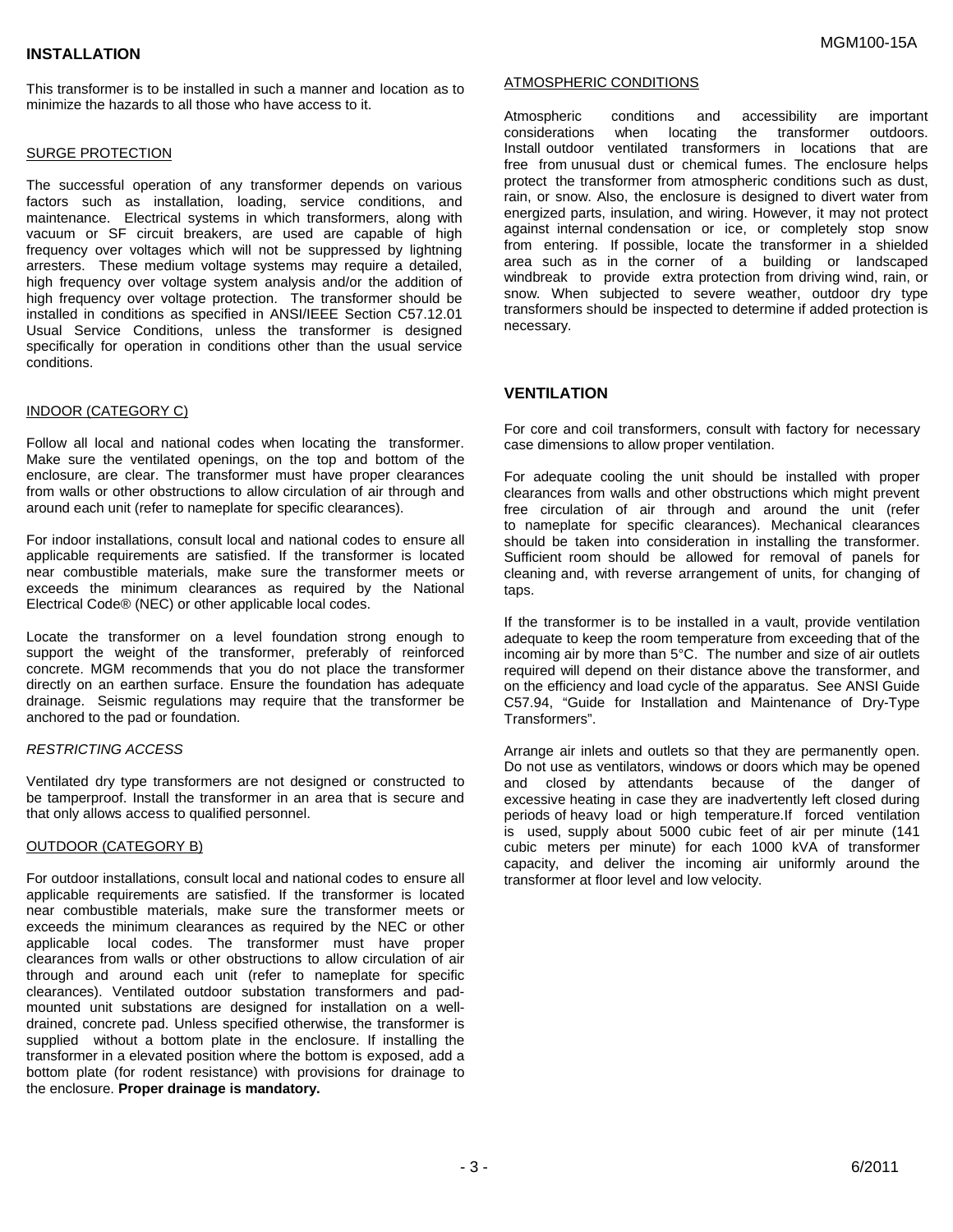#### **TORQUE CHART**

The table below serves as a guide or suggestions for nominal torque values for bolted electrical connections. Torque values may vary based on individual joints, material and quantity of fasteners, lubricated or not.

| <b>BOLT</b> | <b>TYP TOL</b><br>$+/-$ NOM | <b>ALUM</b> |                | <b>SIL BRONZE</b> |     | <b>STEEL</b> |           |
|-------------|-----------------------------|-------------|----------------|-------------------|-----|--------------|-----------|
| <b>SIZE</b> |                             | IN          | <b>FT</b>      | <b>IN</b>         | EΤ  | <b>IN</b>    | <b>FT</b> |
| $1/4 - 20$  | $+/- 20%$                   | 50          | 4              | 60                | 5   | 75           | 6         |
| $5/16 - 18$ | $+/- 20%$                   | 85          | $\overline{7}$ | 110               | 9   | 135          | 11        |
| $3/8 - 16$  | $+/-20%$                    | 145         | 12             | 195               | 16  | 240          | 20        |
| $1/2 - 13$  | $+/-15%$                    | 300         | 25             | 420               | 35  | 540          | 45        |
| $5/8 - 11$  | $+/-15%$                    | 480         | 40             | 840               | 70  | 1080         | 90        |
| $3/4 - 10$  | $+/-15%$                    | 720         | 60             | 1200              | 100 | 1560         | 130       |

#### NOTES:

- 1. Always use two wrenches when tightening or loosening bolted connections to prevent damage.
- 2. Tighten, wait several seconds, then re-tighten all connecting lugs and bolts.
- 3. Torque values are in pounds.

#### **CONNECTIONS**

The transformer has both high voltage (HV) and low voltage (LV) winding connections. Multiple tap positions are available on the HV winding to allow for adjustments, which may be necessary because of the specific supply voltage or transformer load characteristics. If tap adjustments are necessary, see the "CHANGING TAPS" section below. Connection points are clearly labeled on the transformer. Refer to the nameplate and wiring diagram to make the electrical connections. Never attempt to make any connections that are not indicated on the nameplate/connection diagram.

When making connections between plated aluminum transformer terminals and copper or aluminum conductors of associated equipment, the following procedure is recommended.

Assemble a spring washer and a flat washer under the head of each bolt. Place the spring washer so that the concave surface is away from the bolt head and the periphery is on the flat washer. The flat washer prevents the outer edges of the spring washer from cutting through the plating and distributes the bolting forces.

Place a flat washer under the nut on the opposite side of the joint and tighten the nut until the spring washer is just flattened. (Washers are flattened when there is a noticeable increase in bolting torque.)

After the nut has been properly tightened it should be locked with a locking nut or such other locking device as may be furnished with the equipment being connected to the transformer.

When clamp-type terminals are assembled on plated aluminum bars, the same basic procedure given above should be followed except

that the spring washer and flat washer should be placed on the nut on the eye-bolt and the bar.

When connecting bus bars, be sure the joints are properly aligned prior to bolting to prevent excessive strain on the insulators. In a terminal chamber, long sections of unsupported conductor should be avoided and leads should be flexible enough to allow for expansion and contraction.

For electrical connections, see "SURGE PROTECTION" on page 3.

#### **GROUNDING**

The core and coil structure is connected to the enclosure by means of a flexible connector. This connection must be tight at all times.

Grounding must be in accordance with NEC and all applicable state and local codes. A NEMA Standard stainless steel ground pad with two tapped holes is provided on the base assembly for connecting the transformer enclosure to ground. A substantial and thoroughly reliable connection should be made between the pad and a low resistance ground through a conductor of adequate cross section.

#### **CHANGING TAPS**

**CAUTION: Failure to de-energize and grounding the transformer before removing the panels to change taps could result in serious personal injury or death.**

NOTE: Do not bend tap terminals or position the hardware in a manner that would reduce clearance between or cause damage to tap terminals. To change the tap position:

- 1. De-energize and properly ground the transformer following the safety messages above and your company's lock-out/tag-out procedures.
- 2. Remove the enclosure panel or door to access the transformer high voltage windings.
- 3. Use an appropriate grounding device to ground the coils and discharge any static charge.
- 4. Locate the tap jumpers.
- 5. Change the tap jumpers on each phase to the appropriate tap connection. The tap jumpers must be on the same tap position for three phase transformers.
- 6. Torque the tap connections.

NOTE: For multiple voltages or other special arrangements, see the transformer nameplate and/or connection diagram.

- 7. Inspect the enclosure to ensure all hand tools, equipment, or any other foreign materials are removed from the enclosure.
- 8. Re-install the door or enclosure panel.

Make no connections other than those authorized by the nameplate.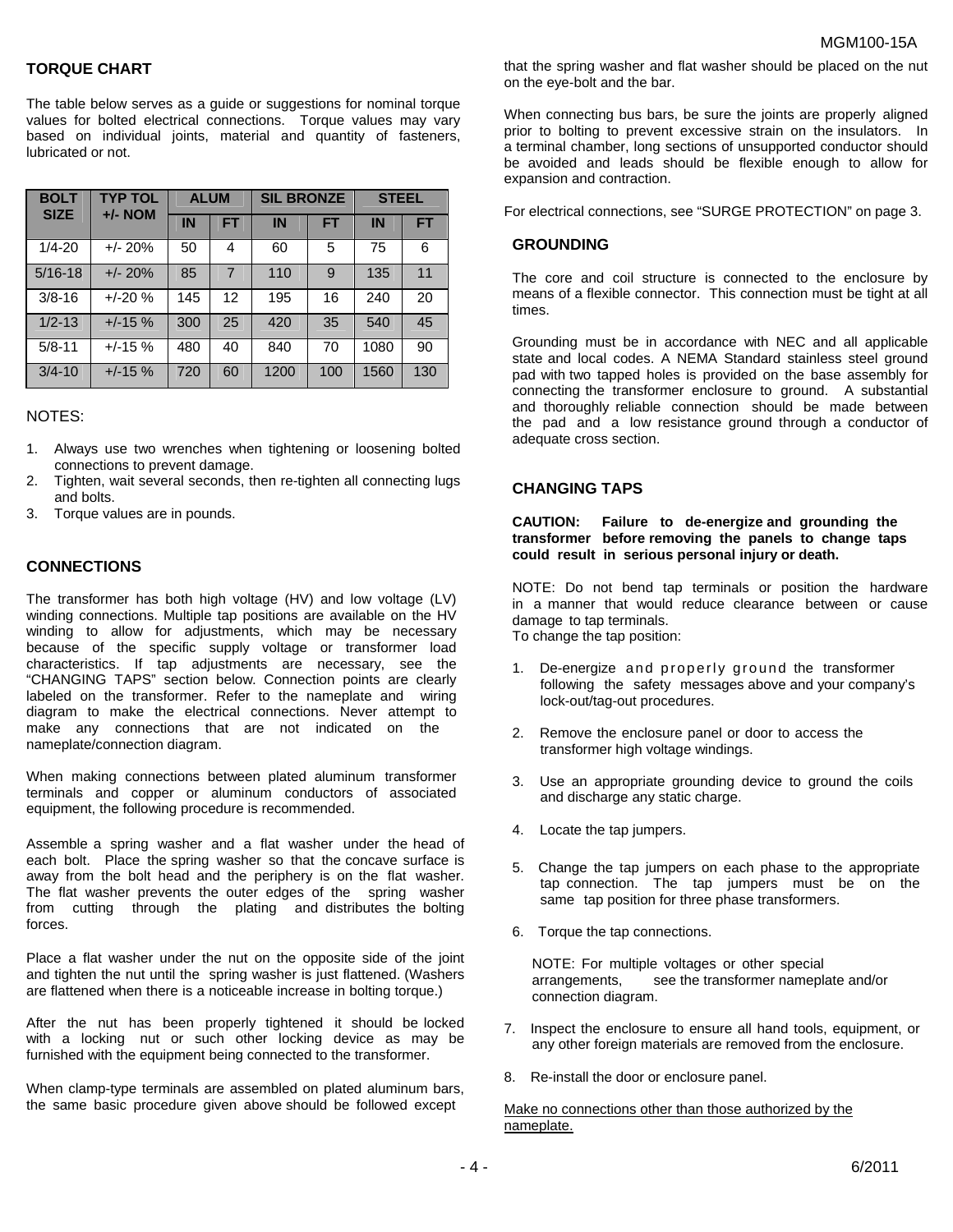#### **ALUMINUM TAP TERMINALS**

Ventilated dry-type transformers that have aluminum windings are equipped with aluminum tap terminals. Spring washers or spring lock washers are included in the tap terminal hardware. When taps are changed, the nuts should be tightened until these washers are flattened. Washers are flattened when there is a noticeable increase in bolting torque.

The terminals as received are free of oxides and taps may be changed at installation without any special precautions. If at some future time taps are changed, the following procedure is recommended.

NOTE: Do not bend tap terminals or position the hardware in a manner that would reduce clearance between or cause damage to tap terminals.

- 1. Apply a light coat of silicone grease (General Electric G623 or equivalent) to contact surfaces on terminals and links.
- 2. Scrub the contact areas with a wire brush, taking care not to gouge the metal surfaces. This abrading will break up any oxides that may have formed.
- 3. Wipe clean and reapply a thin film of silicone grease.
- 4. Bolt connecting link or jumper in the new position and tighten the nut until the washer is flattened.

#### **ENERGIZATION AND OPERATION**

Only qualified personnel should perform the tests before energizing the transformer and placing it in service. Disconnect ALL high voltage, low voltage and neutral connections. Disconnect all auxiliary equipment such as lightning arresters, the fan and temperature control system, meters, or any other low voltage control system that is connected to the windings that are involved in these tests. Please disconnect CPT's and short the secondary of CT's if provided.

Before energizing a dry-type transformer either initially or after any shutdown period in which the unit has cooled to ambient temperature, the transformer should be inspected for evidence of moisture and the insulation resistance should be checked. This should be a one minute test taken with a 500 volt megohmmeter at approximately 25 degrees C measured from winding to ground with the windings not being tested connected to ground. An insulation resistance in megohms equal to 200 times (rated winding volts/1000) is a satisfactory value of resistance to permit energizing the transformer. (Absorption of moisture can be minimized during shutdown periods by using strip heaters to keep the transformer temperature above ambient.)

If acceptance test is part of customer approval process then MGM recommends doing Applied potential or AC Hi-pot test @ 75 % of the actual ANSI levels.

#### **DRYING**

If moisture is found on the windings, leads, or insulation or if the insulation resistance measurements are unsatisfactory, the transformer should be dried. To dry, put a short circuit heat run on the unit by short circuiting the low-voltage leads and impressing impedance voltage on the high-voltage terminals. It may be necessary to impress a voltage higher than the impedance voltage in order to heat the windings sufficiently, but the total temperature of

the windings as determined by resistance should not exceed 190 C (or 185 C by non-mercury type thermometer placed in the ducts between windings and in contact with them).

The heat run should be continued for a minimum of eight hours. Insulation resistance is a function of insulation temperature as well as moisture content, thus for comparison, readings must be taken at the same temperature. During the course of a drying heat run , the insulation resistance may initially decline as the insulation heats up. After the insulation temperature stabilizes, the insulation resistance will began to increase. When the insulation resistance stabilizes, the drying procedure should be terminated. The transformer should then be allowed to cool to ambient temperature after which the insulation resistance should again be measured and compared with minimum requirements.

An alternate to the short circuit drying heat run is to use a procedure in which hot air is directed into the bottom of all windings. The temperature of this air should not exceed 150° C but should be as close to this temperature as possible to minimize the drying time. If the transformer is equipped with fans, they should be removed to prevent damage to the fan motors by exposure to this hot air.

Oven drying is not recommended because an oven temperature that would be effective in a reasonable length of time could damage the tin plating on the current carrying terminal surfaces. For further information on drying, refer to ANSI Guide C57.94, "Guide for Installation and Maintenance of Dry-Type Transformers".

#### **FAN COOLING**

NOTE: Fans are for temporary overloading only.

When fans are provided they are intended for use only when the transformer is required to carry a load in excess of its selfcooled rating. Fans should not be operated when the transformer is carrying a load significantly less than its selfcooled rating. Such operation may keep some parts of the insulation system at a temperature low enough to permit moisture absorption and may result in serious injury to the insulation system.

#### **MAINTENANCE**

Refer to the "ENERGIZATION AND OPERATION" section.

The transformer should be inspected at periodic intervals and corrective measures taken when necessary. The frequency at which these inspections are made depends on operating conditions and the importance of continuity of service. In clean, dry locations an annual inspection may be adequate. In areas where the air is contaminated with dust or chemical fumes, three-month intervals may be required.

To inspect the transformer, **de-energize, lockout and properly ground all circuits supplying power to the transformer and it's accessories** and remove the front and rear panels. **CAUTION: Failure to de-energize the transformer and it's accessories before removing the front and rear panels may result in serious personal injury or death.** Inspection should be made for accumulation of dirt on insulating surfaces and in places which would restrict the flow of air, for loose connections, for the condition of terminal boards and for the general condition of the transformer. Observation should also be made for signs of overheating and of voltage creepage over insulating surfaces as indicated by tracking or carbonizing.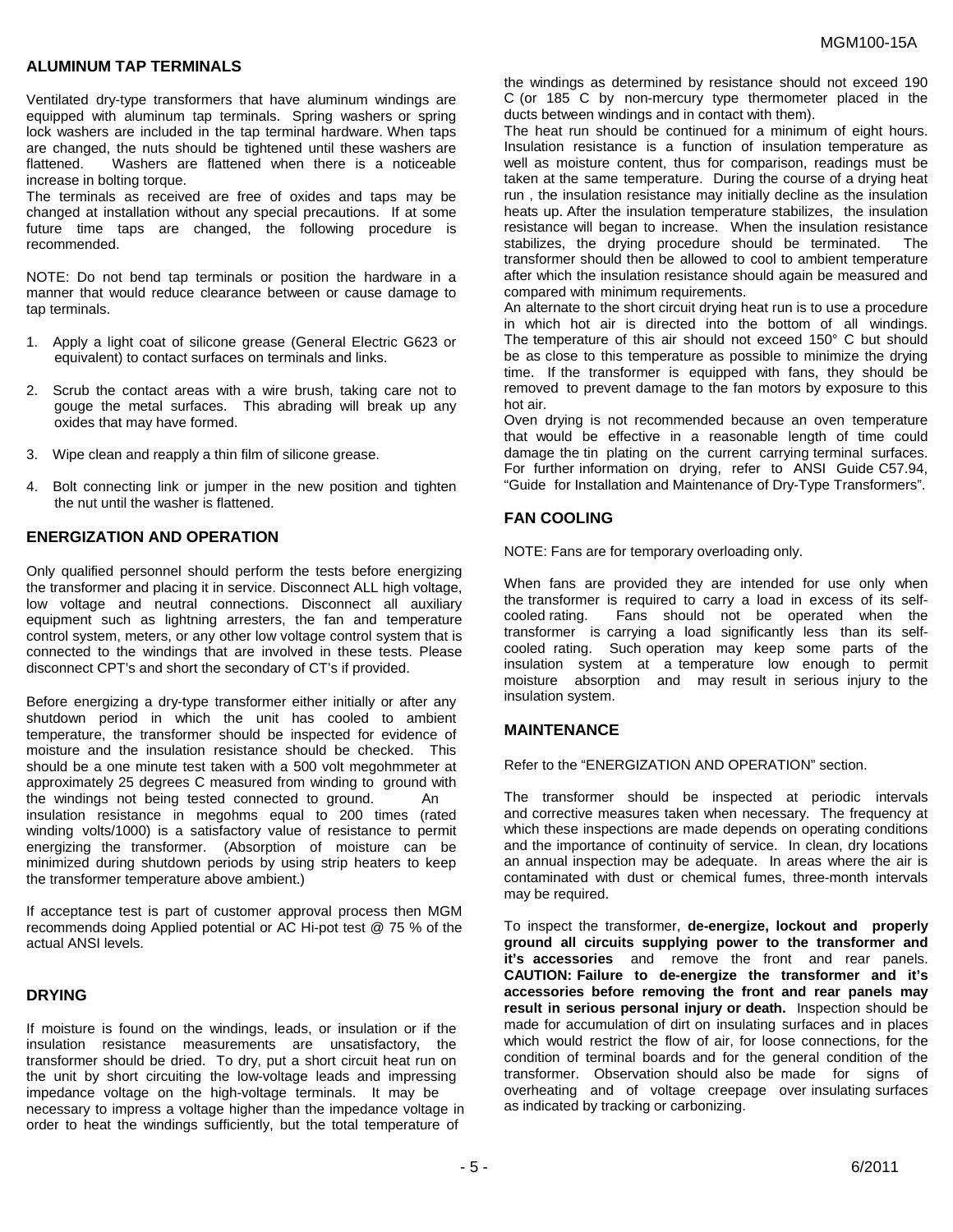Insulation resistance and power factor values may vary considerably with transformer design, size and voltage. Thus changes in these values versus time for a given transformer are more significant than a specific value. It is suggested that these measurements be made after cleaning the transformer at each maintenance period. Care must be taken that these measurements are made in the same way and with the transformer at essentially the same temperature each time. The voltage at which these measurements are made should not exceed the line to ground operating voltage or 500 volts whichever is greater. The transformer high voltage and low voltage line connections must be opened for these tests. The trends in these values will permit a more informed judgment as to the condition of the insulation system. Refer to the paragraph under "ENERGIZATION AND OPERATION" for minimum acceptable values. Coil jack bolts, if provided, should be checked and tightened if loose.

#### **CLEANING**

To inspect the transformer, **de-energize, lockout and properly ground all circuits supplying power to the transformer and it's accessories** and remove the front and rear panels. **CAUTION: Failure to de-energize the transformer and it's accessories before removing the front and rear panels may result in serious personal injury or death.**

If dirt is found on the windings, insulators, leads or terminal boards, it should be removed to permit free circulation of air and to guard against the possibility of insulation breakdown. Particular attention should be given to cleaning top and bottom ends of winding assemblies and to ventilating ducts. The use of a vacuum cleaner is recommended as the first step in cleaning followed by the use of compressed air. The compressed air should be clean and dry and should be applied at pressures below 25 PSI (170 kPa). Lead supports, terminal boards and other major insulating surfaces should be brushed or wiped with a dry cloth. The use of liquid cleaners is not recommended because of the possible deteriorating effects on the insulating materials.

#### **TERMS AND CONDITIONS**

Please refer to your copy of the "Terms and Conditions" for warranty and product liability information. The "Terms and Conditions" arrived along with your order acknowledgment, are printed on the reverse sheet, and are available online at [www.mgmtransformer.co](http://www.mgmtransformer.co/)m.

#### **WHEN YOU NEED SERVICE**

If you need service on products manufactured by MGM Transformer we are ready to serve you. Contact the nearest Sales Office for more information.

#### **RENEWAL PARTS**

Address orders for renewal parts to the nearest Sales Office of the MGM Transformer Company. Include a complete description of the part wanted, plus the rating and serial number of the transformer.